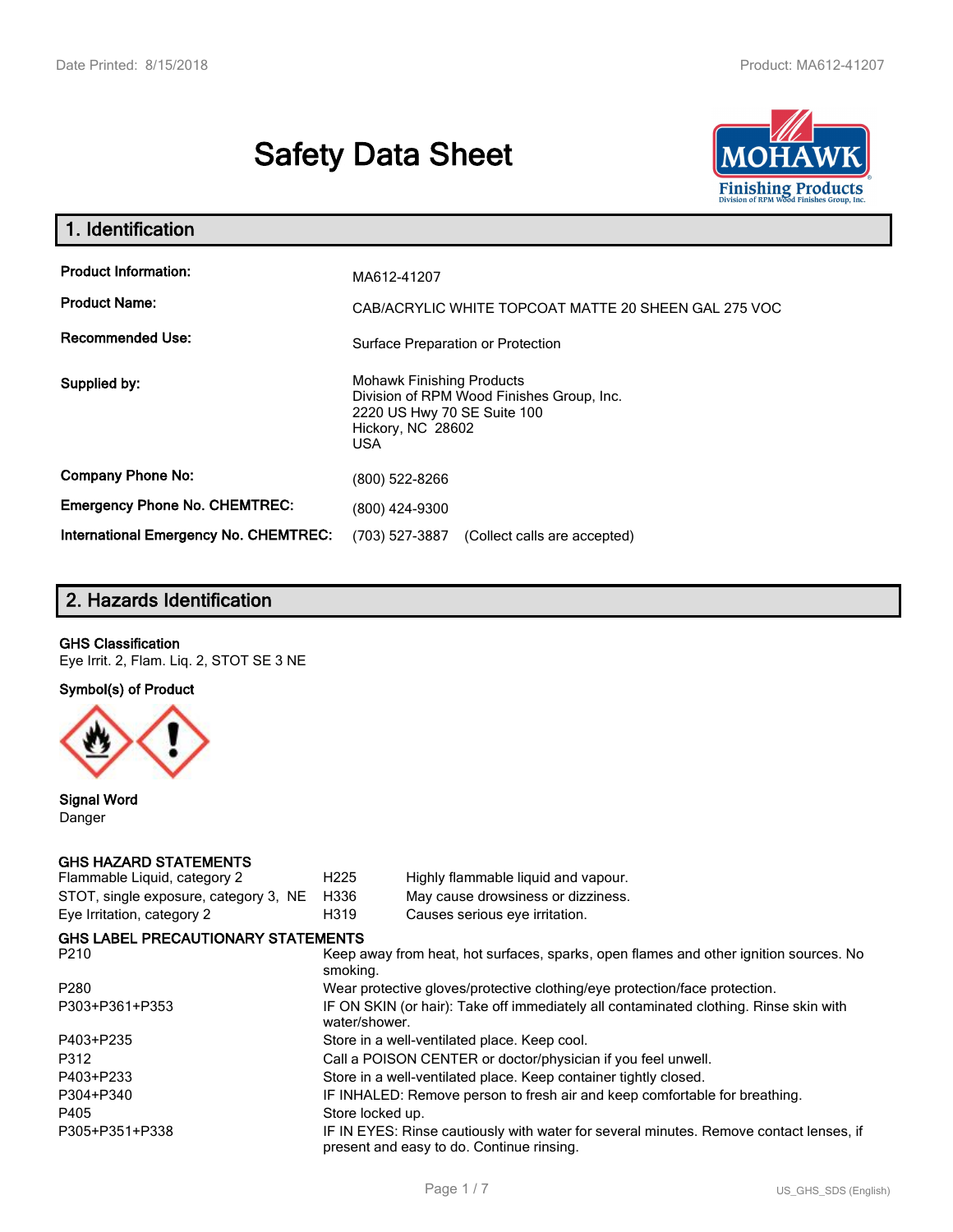| Wash hands thoroughly after handling.<br>P <sub>264</sub><br><b>GHS SDS PRECAUTIONARY STATEMENTS</b><br>P <sub>240</sub><br>Ground/bond container and receiving equipment.<br>P <sub>241</sub><br>Use explosion-proof electrical/ventilating/lighting/equipment.<br>P <sub>242</sub><br>Use only non-sparking tools.<br>P <sub>243</sub><br>Take precautionary measures against static discharge. | P337+P313 | If eye irritation persists: Get medical advice/attention. |
|---------------------------------------------------------------------------------------------------------------------------------------------------------------------------------------------------------------------------------------------------------------------------------------------------------------------------------------------------------------------------------------------------|-----------|-----------------------------------------------------------|
|                                                                                                                                                                                                                                                                                                                                                                                                   |           |                                                           |
|                                                                                                                                                                                                                                                                                                                                                                                                   |           |                                                           |
|                                                                                                                                                                                                                                                                                                                                                                                                   |           |                                                           |
|                                                                                                                                                                                                                                                                                                                                                                                                   |           |                                                           |
|                                                                                                                                                                                                                                                                                                                                                                                                   |           |                                                           |
|                                                                                                                                                                                                                                                                                                                                                                                                   |           |                                                           |

## **3. Composition/Information on ingredients**

| <b>Chemical Name</b><br>acetone<br>p-chlorobenzotrifluoride<br>titanium dioxide<br>mak<br>eep<br>butanol | CAS-No.<br>$67 - 64 - 1$<br>$98 - 56 - 6$<br>13463-67-7<br>110-43-0<br>763-69-9<br>71-36-3 | <u>Wt. %</u><br>40-55<br>$10 - 25$<br>$10 - 25$<br>$1.0 - 2.5$<br>$1.0 - 2.5$<br>$1.0 - 2.5$ | <b>GHS Symbols</b><br>GHS02-GHS07<br>No Information<br>No Information<br>GHS02-GHS06<br>GHS06<br>GHS02-GHS05-<br>GHS07 | <b>GHS Statements</b><br>H225-302-319-336<br>No Information<br>No Information<br>H <sub>226</sub> -302-331<br>H <sub>331</sub><br>H <sub>226</sub> -302-315-318-332-335-336 |
|----------------------------------------------------------------------------------------------------------|--------------------------------------------------------------------------------------------|----------------------------------------------------------------------------------------------|------------------------------------------------------------------------------------------------------------------------|-----------------------------------------------------------------------------------------------------------------------------------------------------------------------------|
| dipropyl ketone                                                                                          | 123-19-3                                                                                   | $1.0 - 2.5$                                                                                  | GHS02-GHS07                                                                                                            | H <sub>226</sub> -332                                                                                                                                                       |
| n-butyl acetate                                                                                          | 123-86-4                                                                                   | $0.1 - 1.0$                                                                                  | GHS02-GHS07                                                                                                            | H <sub>226</sub> -336                                                                                                                                                       |
| 2,6-dimethyl-4-heptanone                                                                                 | 108-83-8                                                                                   | $0.1 - 1.0$                                                                                  | GHS02-GHS06                                                                                                            | H226-302-312-331-335                                                                                                                                                        |
| silica                                                                                                   | 7631-86-9                                                                                  | $0.1 - 1.0$                                                                                  | GHS06                                                                                                                  | H <sub>331</sub>                                                                                                                                                            |

The exact percentage (concentration) of ingredients is being withheld as a trade secret.

The text for GHS Hazard Statements shown above (if any) is given in the "Other information" Section.

## **4. First-aid Measures**



FIRST AID - EYE CONTACT: IF IN EYES: Rinse cautiously with water for several minutes. Remove contact lenses, if present and easy to do. Continue rinsing. If eye irritation persists: Get medical advice/attention.

FIRST AID - SKIN CONTACT: IF ON SKIN (or hair): Take off immediately all contaminated clothing. Rinse skin with water/shower.

FIRST AID - INGESTION: IF SWALLOWED: rinse mouth. Do NOT induce vomiting. IF exposed or if you feel unwell: Call a POISON CENTER or doctor/physician.

FIRST AID - INHALATION: IF INHALED: Remove person to fresh air and keep comfortable for breathing.

## **5. Fire-fighting Measures**

**SPECIAL FIREFIGHTING PROCEDURES:** Evacuate all persons from the fire area to a safe location. Move non-burning material, as feasible, to a safe location as soon as possible. Fire fighters should be protected from potential explosion hazards while extinguishing the fire. Wear self-contained breathing apparatus (SCBA) and full fire-fighting protective clothing. Thoroughly decontaminate all protective equipment after use. Containers of this material may build up pressure if exposed to heat (fire). Use water spray to cool fire-exposed containers. Use water spray to disperse vapors if a spill or leak has not ignited. DO NOT extinguish a fire resulting from the flow of flammable liquid until the flow of the liquid is effectively shut off. This precaution will help prevent the accumulation of an explosive vapor-air mixture after the initial fire is extinguished.

**FIREFIGHTING EQUIPMENT:** This is a NFPA/OSHA Class 1B or less flammable liquid. Follow NFPA30, Chapter 16 for fire protection and fire suppression. Use a dry chemical, carbon dioxide, or similar ABC fire extinguisher for incipeint fires. Water may be used to cool and prevent rupture of containers that are exposed to heat from fire.

#### **6. Accidental Release Measures**

#### **ENVIRONMENTAL MEASURES:** No Information

**STEPS TO BE TAKEN IN CASE MATERIAL IS RELEASED OR SPILLED:** Follow personal protective equipment recommendations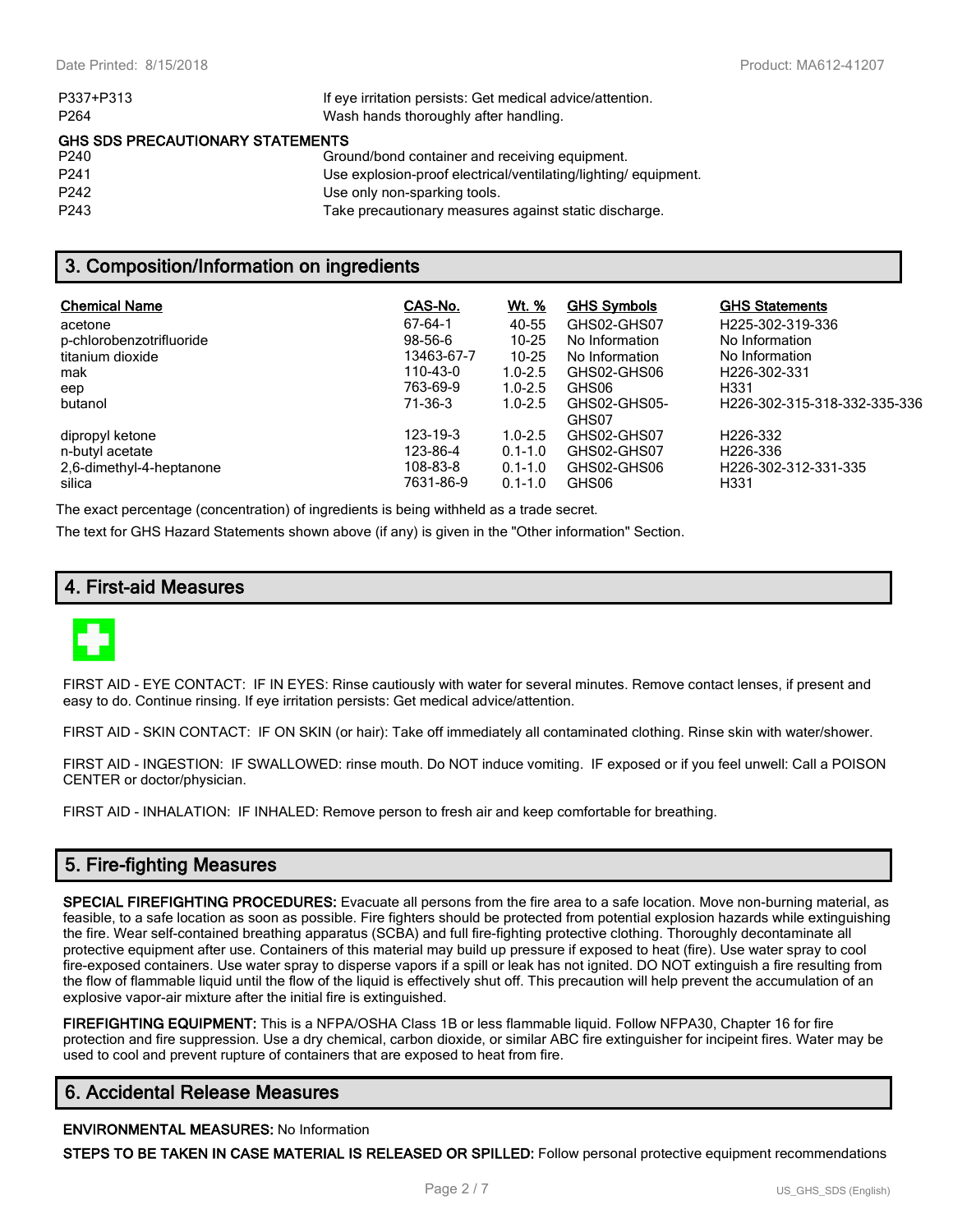found in Section VIII. Personal protective equipment needs must be evaluated based on information provided on this sheet and the special circumstances created by the spill including; the material spilled, the quantity of the spill, the area in which the spill occurred, and the training and the expertise of employees in the area responding to the spill. Never exceed any occupational exposure limits. Shut off ignition sources; including electrical equipment and flames. Do not allow smoking in the area. Do not allow the spilled product to enter public drainage system or open waterways.

## **7. Handling and Storage**



**HANDLING:** Avoid inhalation and contact with eyes, skin, and clothing. Wash hands thoroughly after handling and before eating or drinking. In keeping with safe handling practices, avoid ignition sources (smoking, flames, pilot lights, electrical sparks); ground and bond containers when transferring the material to prevent static electricity sparks that could ignite vapor and use spark proof tools and explosion proof equipment. Empty containers may retain product residue or vapor. Do not pressurize, cut, weld, braze, solder, drill, grind, or expose container to heat, flame, sparks, static electricity, or other sources of ignition. Any of these actions can potentially cause an explosion that may lead to injury.

**STORAGE:** Keep containers closed when not in use. Store in cool well ventilated space away from incompatible materials.

## **8. Exposure Controls/Personal Protection**

| Ingredients with Occupational Exposure Limits |                      |                       |                     |                         |  |  |
|-----------------------------------------------|----------------------|-----------------------|---------------------|-------------------------|--|--|
| <b>Chemical Name</b>                          | <b>ACGIH TLV-TWA</b> | <b>ACGIH-TLV STEL</b> | <b>OSHA PEL-TWA</b> | <b>OSHA PEL-CEILING</b> |  |  |
| acetone                                       | $250$ ppm            | 500 ppm               | $1000$ ppm          | N.D.                    |  |  |
| p-chlorobenzotrifluoride                      | N.D.                 | N.D.                  | N.D.                | N.D.                    |  |  |
| titanium dioxide                              | $10 \text{ mg/m}$    | N.D.                  | $15 \text{ mg/m}$   | N.D.                    |  |  |
| mak                                           | 50 ppm               | N.D.                  | $100$ ppm           | N.D.                    |  |  |
| eep                                           | N.D.                 | N.D.                  | N.D.                | N.D.                    |  |  |
| butanol                                       | 20 ppm               | N.D.                  | $100$ ppm           | N.D.                    |  |  |
| dipropyl ketone                               | 50 ppm               | N.D.                  | N.D.                | N.D.                    |  |  |
| n-butyl acetate                               | 50 ppm               | $150$ ppm             | $150$ ppm           | N.D.                    |  |  |
| 2,6-dimethyl-4-heptanone                      | 25 ppm               | N.D.                  | 50 ppm              | N.D.                    |  |  |
| silica                                        | N.D.                 | N.D.                  | N.D.                | N.D.                    |  |  |

**Further Advice: MEL = Maximum Exposure Limit OES = Occupational Exposure Standard SUP = Supplier's Recommendation Sk = Skin Sensitizer N.E. = Not Established N.D. = Not Determined**

#### **Personal Protection**

**RESPIRATORY PROTECTION:** Use adequate engineering controls and ventilation to keep levels below recommended or statutory exposure limits. If exposure levels exceed limits use appropriate approved respiratory protection equipment.

**SKIN PROTECTION:** Wear chemical resistant footwear and clothing such as gloves, an apron or a whole body suit as appropriate.



**EYE PROTECTION:** Wear chemical-resistant glasses and/or goggles and a face shield when eye and face contact is possible due to splashing or spraying of material.



**OTHER PROTECTIVE EQUIPMENT:** No Information



**HYGIENIC PRACTICES:** It is good practice to avoid contact with the product and/or its vapors, mists or dust by using appropriate protective measures. Wash thoroughly after handling and before eating or drinking.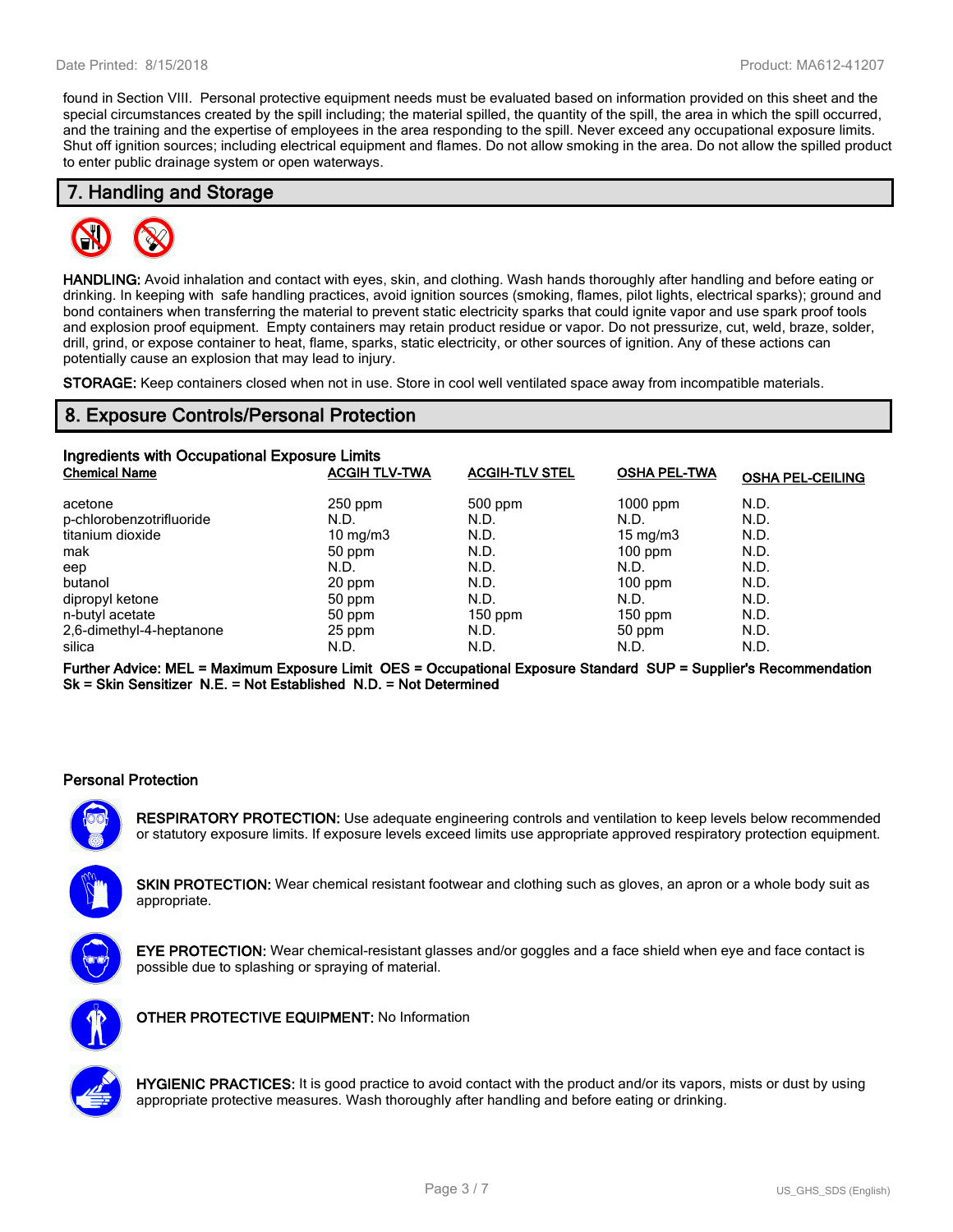**N.I. = No Information**

# **9. Physical and Chemical Properties**

| Appearance:                    | Colored Liquid             | <b>Physical State:</b>                      | <b>LIQUID</b>  |
|--------------------------------|----------------------------|---------------------------------------------|----------------|
| Odor:                          | <b>Strong Solvent</b>      | <b>Odor Threshold:</b>                      | Not determined |
| Density, g/cm3:                | 1.016                      | pH:                                         | Not determined |
| Freeze Point, °F:              | Not determined             | Viscosity:                                  | Not determined |
| <b>Solubility in Water:</b>    | Not determined             | Partition Coefficient, n-octanol/<br>water: | Not determined |
| Decomposition temperature, °F: | Not determined             | <b>Explosive Limits, %:</b>                 | Not determined |
| Boiling Range, °F:             | $>100$ °F                  | Flash Point, °F:                            | $-4 ° F$       |
| Combustibility:                | <b>Supports Combustion</b> | Auto-Ignition Temperature, °F:              | Not determined |
| <b>Evaporation Rate:</b>       | Faster than Diethyl Ether  | Vapor Pressure, mmHq:                       | Not determined |
| <b>Vapor Density:</b>          | Not determined             |                                             |                |

# **10. Stability and reactivity**

**STABILITY:** Stable under normal conditions.

**CONDITIONS TO AVOID:** Heat, flames and sparks.

**INCOMPATIBILITY:** Acids, Bases, Oxidizing agents

**HAZARDOUS DECOMPOSITION PRODUCTS:** Not determined.

#### **11. Toxicological information**



**Practical Experiences**

**EMERGENCY OVERVIEW:** No Information

**EFFECT OF OVEREXPOSURE - EYE CONTACT:** No Information

**EFFECT OF OVEREXPOSURE - INGESTION:** No Information

**EFFECT OF OVEREXPOSURE - INHALATION:** No Information

**EFFECT OF OVEREXPOSURE - SKIN CONTACT:** No Information

**CARCINOGENICITY:** This product contains Titanium Dioxide, which is listed by IARC as possibly carcinogenic to humans (Group 2B). This listing is based on inadequate evidence of carcinogenicity in humans and sufficient evidence in experimental animals. This classification is relevant when exposed to titanium dioxide in dust or powder form only, including cured product that is subject to sanding, grinding, cutting, or other surface preparation activities.

#### **PRIMARY ROUTE(S) OF ENTRY:**

**Eye Contact, Skin Contact, Inhalation**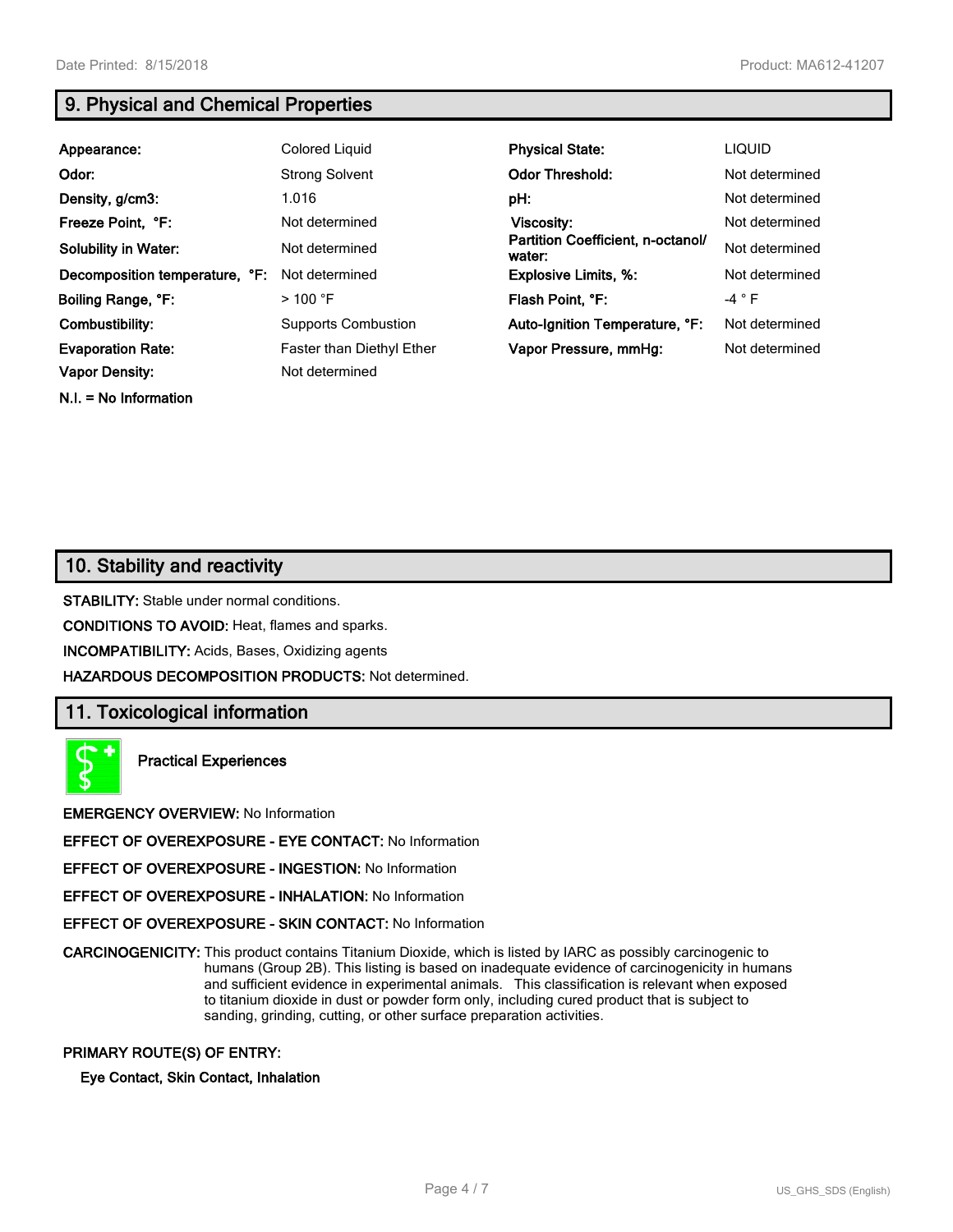#### **Acute Toxicity Values The acute effects of this product have not been tested. Data on individual components are tabulated below**

| CAS-No.<br>67-64-1<br>$98-56-6$<br>13463-67-7<br>110-43-0<br>763-69-9<br>71-36-3<br>123-19-3<br>123-86-4 | <b>Chemical Name</b><br>acetone<br>p-chlorobenzotrifluoride<br>titanium dioxide<br>mak<br>eep<br>butanol<br>dipropyl ketone<br>n-butyl acetate | Oral LD50<br>1800 mg/kg Rat<br>13000 mg/kg Rat<br>>10000 mg/kg Rat<br>1600 mg/kg Rat<br>3200 mg/kg Rat<br>700 mg/kg Rat<br>3280 mg/kg Rat<br>14130 mg/kg Rat | Dermal LD50<br>20000 mg/kg Rabbit<br>>2683 mg/kg Rabbit<br>>10000 mg/kg Rabbit >20 mg/l<br>10282 mg/kg Rabbit<br>4080 mg/kg Rabbit<br>3402 mg/kg Rabbit<br>4641 mg/kg Rabbit<br>>17600 mg/kg Rabbit 23.4 mg/l Rat | <b>Vapor LC50</b><br>50.1 mg/L Rat<br>33 mg/L Rat<br>$>16.7$ mg/l<br>$>20$ mg/l<br>8000 mg/l Rat<br>$>20$ mg/l |
|----------------------------------------------------------------------------------------------------------|------------------------------------------------------------------------------------------------------------------------------------------------|--------------------------------------------------------------------------------------------------------------------------------------------------------------|-------------------------------------------------------------------------------------------------------------------------------------------------------------------------------------------------------------------|----------------------------------------------------------------------------------------------------------------|
| 108-83-8                                                                                                 | 2,6-dimethyl-4-heptanone                                                                                                                       | 2000 mg/kg Rat                                                                                                                                               | 2000 mg/kg Rat                                                                                                                                                                                                    | N.I.                                                                                                           |
| 7631-86-9                                                                                                | silica                                                                                                                                         | 7900 mg/kg Rat                                                                                                                                               | >2000 mg/kg Rabbit                                                                                                                                                                                                | $>2.2$ mg/L Rat                                                                                                |

#### **N.I. = No Information**

# **12. Ecological information**

**ECOLOGICAL INFORMATION:** Ecological evaluation of this material has not been performed; however, do not allow the product to be released to the environment without governmental approval/permits.

# **13. Disposal Information**



**Product**

**DISPOSAL METHOD:** Waste from this material may be a listed and/or characteristic hazardous waste. Dispose of material, contaminated absorbent, container and unused contents in accordance with local, state, and federal regulations.

**STEPS TO BE TAKEN IN CASE MATERIAL IS RELEASED OR SPILLED:** Follow personal protective equipment recommendations found in Section VIII. Personal protective equipment needs must be evaluated based on information provided on this sheet and the special circumstances created by the spill including; the material spilled, the quantity of the spill, the area in which the spill occurred, and the training and the expertise of employees in the area responding to the spill. Never exceed any occupational exposure limits. Shut off ignition sources; including electrical equipment and flames. Do not allow smoking in the area. Do not allow the spilled product to enter public drainage system or open waterways.

## **14. Transport Information**

#### **SPECIAL TRANSPORT PRECAUTIONS:** No Information

**DOT:** CONSUMER COMMODITY

**IATA:** UN1263, PAINT, 3, II

**IMDG:** UN1263, PAINT, 3, II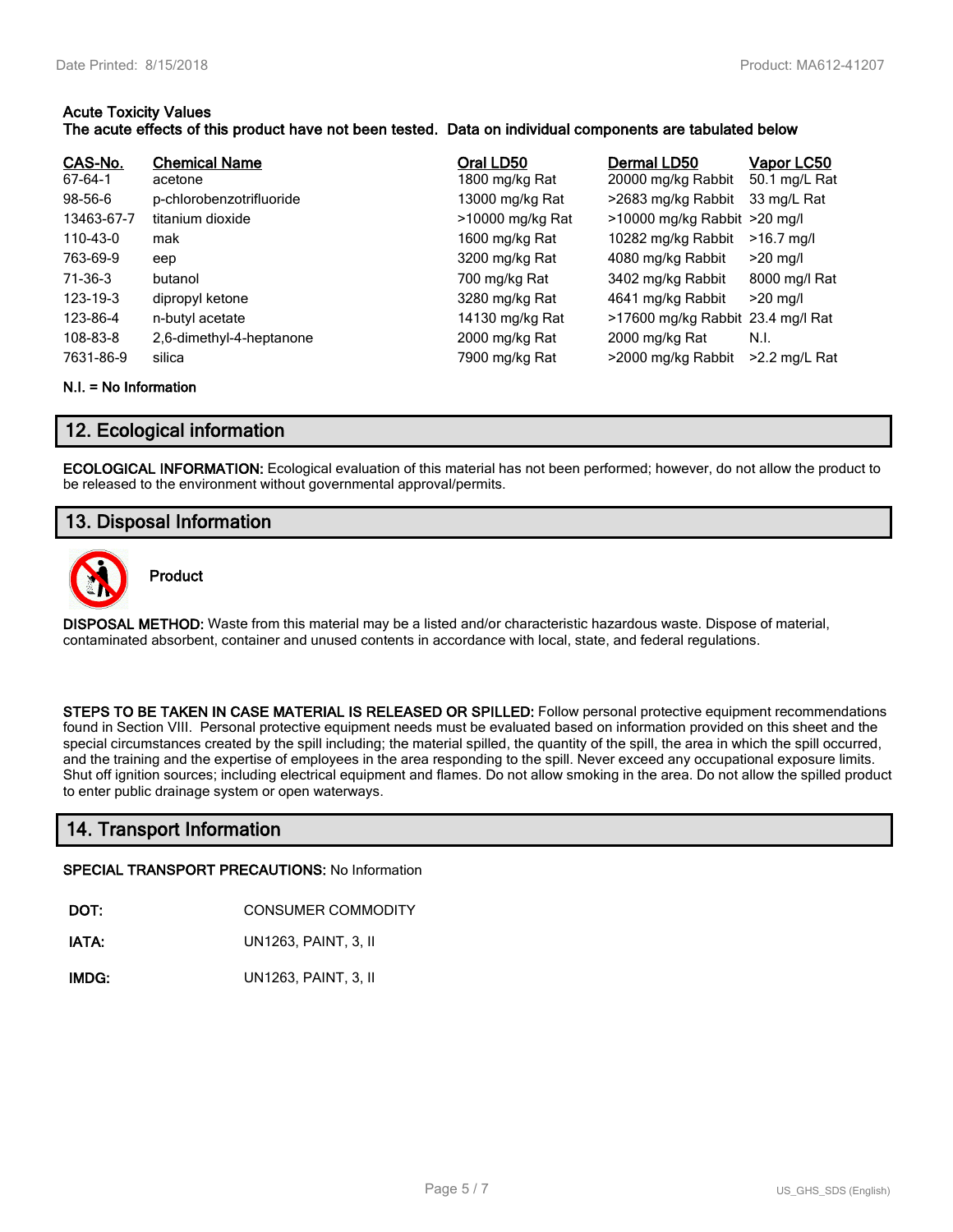# **15. Regulatory Information**

# **U.S. Federal Regulations:**

#### **CERCLA - SARA Hazard Category**

This product has been reviewed according to the EPA 'Hazard Categories' promulgated under Sections 311 and 312 of the Superfund Amendment and Reauthorization Act of 1986 (SARA Title III) and is considered, under applicable definitions, to meet the following categories:

Fire Hazard, Acute Health Hazard

#### **SARA SECTION 313**

This product contains the following substances subject to the reporting requirements of Section 313 of Title III of the Superfund Amendment and Reauthorization Act of 1986 and 40 CFR part 372:

| <b>Chemical Name</b> | <b>CAS-No.</b> |
|----------------------|----------------|
| butanol              | 71-36-3        |

#### **TOXIC SUBSTANCES CONTROL ACT**

This product contains the following chemical substances subject to the reporting requirements of TSCA 12(B) if exported from the United States:

#### **Chemical Name CAS-No.**

p-chlorobenzotrifluoride 98-56-6 octamethylcyclotetrasiloxane

# **U.S. State Regulations:**

#### **CALIFORNIA PROPOSITION 65**

WARNING: Cancer and Reproductive Harm - www.P65Warnings.ca.gov.

Titanium Dioxide, Cancer, 11.7825% M I B K, Reproductive Harm, 0.0684%

## **16. Other Information**

| <b>Revision Date:</b><br>8/14/2018<br>Reason for revision:<br>No Information |  |                      | <b>Supersedes Date:</b> |                    | 8/10/2018 |                             |   |
|------------------------------------------------------------------------------|--|----------------------|-------------------------|--------------------|-----------|-----------------------------|---|
| Datasheet produced by:<br><b>Regulatory Department</b>                       |  |                      |                         |                    |           |                             |   |
| <b>HMIS Ratings:</b>                                                         |  |                      |                         |                    |           |                             |   |
| Health:                                                                      |  | <b>Flammability:</b> |                         | <b>Reactivity:</b> |           | <b>Personal Protection:</b> | v |

**Volatile Organic Compounds, gr/ltr:** 268

#### **Text for GHS Hazard Statements shown in Section 3 describing each ingredient:**

| H <sub>225</sub> | Highly flammable liquid and vapour. |
|------------------|-------------------------------------|
| H <sub>226</sub> | Flammable liquid and vapour.        |
| H302             | Harmful if swallowed.               |
| H312             | Harmful in contact with skin.       |
| H315             | Causes skin irritation.             |
| H318             | Causes serious eye damage.          |
| H319             | Causes serious eye irritation.      |
| H331             | Toxic if inhaled.                   |
| H332             | Harmful if inhaled.                 |
| H335             | May cause respiratory irritation.   |